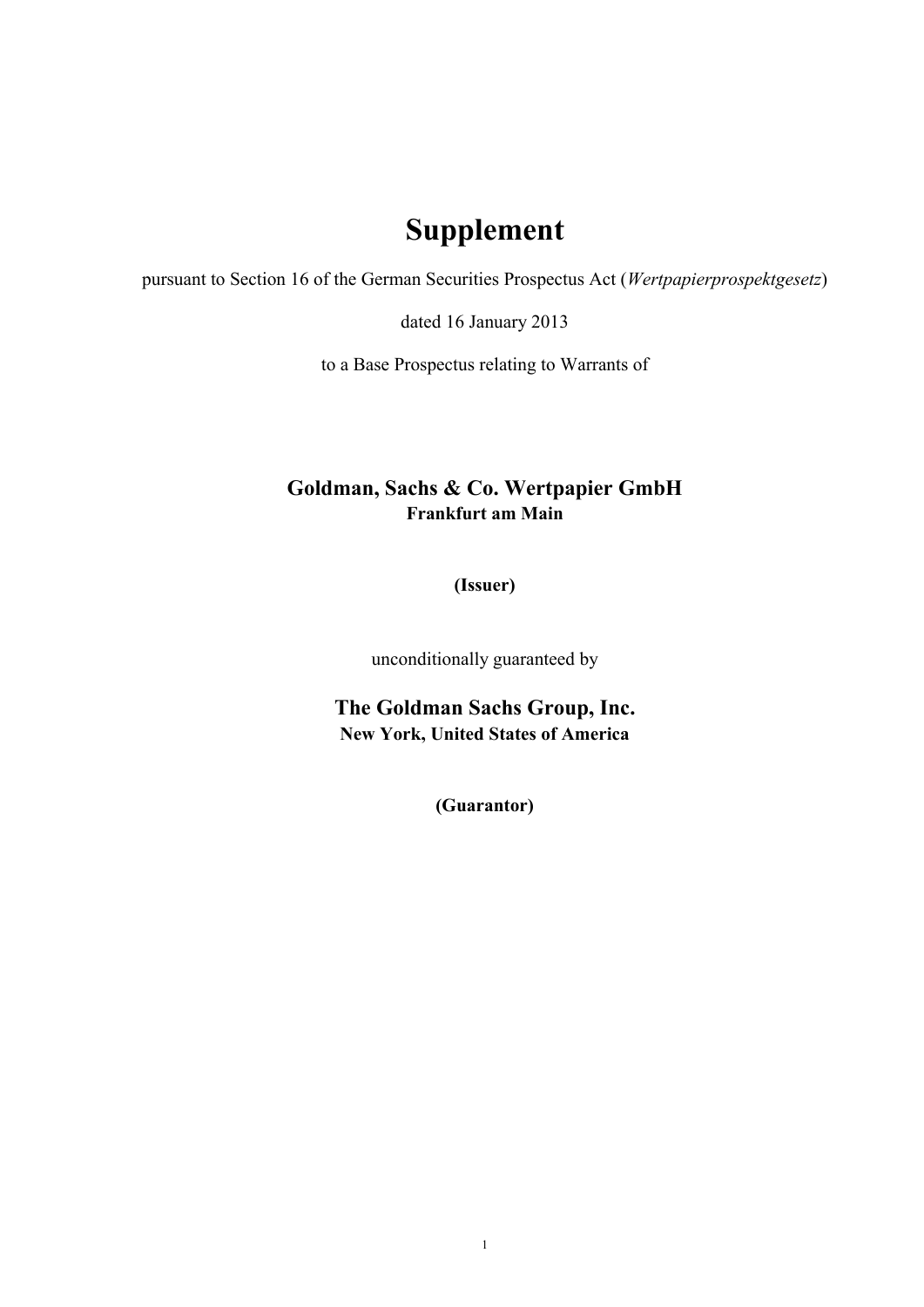Subject of this supplement (the "**Supplement**") is the Current Report on Form 8-K (the "**Report**"), which has been filed with the US Securities and Exchange Commission (the "**SEC**") by the Guarantor on 16 January 2013 and which is incorporated by reference into the base prospectus (the "**Prospectus**") as indicated in the table on page 7 (the "**Table**"). The Report has been published on 16 January 2013.

The Report is available free of charge at Goldman Sachs International, Frankfurt Branch, Messe Turm, Friedrich-Ebert-Anlage 49, 60308 Frankfurt am Main.

The Prospectus shall be supplemented as described in the following:

*1. In the Prospectus the list contained under the section "Documents incorporated by reference" on the page indicated in Item 1 of the Table shall be deleted and replaced as follows:*

- "• the annual report pursuant to Form 10-K for the fiscal year ended 31 December 2011 containing also information for the fiscal year 2010 of the Guarantor,
- Item 1 of the Proxy Statement relating to the Annual Meeting of Shareholders on 24 May 2012,
- the Current Report on Form 8-K dated 17 April 2012,
- the Quarterly Report on Form 10-Q for the fiscal quarter ended 31 March 2012,
- the Current Report on Form 8-K dated 21 June 2012,
- the Current Report on Form 8-K dated 17 July 2012,
- the Quarterly Report on Form 10-Q for the fiscal quarter ended 30 June 2012,
- the Current Report on Form 8-K dated 16 October 2012,
- the Quarterly Report on Form 10-Q for the fiscal quarter ended 30 September 2012, and
- the Current Report on Form 8-K dated 16 January 2013."

*2. In the Prospectus the information contained under the subsection "C. Additional important information about the Guarantor" of section "VI. Important information about the Guarantor" on the page indicated in Item 2 of the Table shall be deleted and replaced as follows:*

"The Guarantor files documents and reports with the US Securities and Exchange Commission (the "**SEC**"). With respect to further substantial information in respect of The Goldman Sachs Group, Inc. as the Guarantor of the Securities reference pursuant to Section 11 German Securities Prospectus Act) is made to the following documents, which supplement the information above: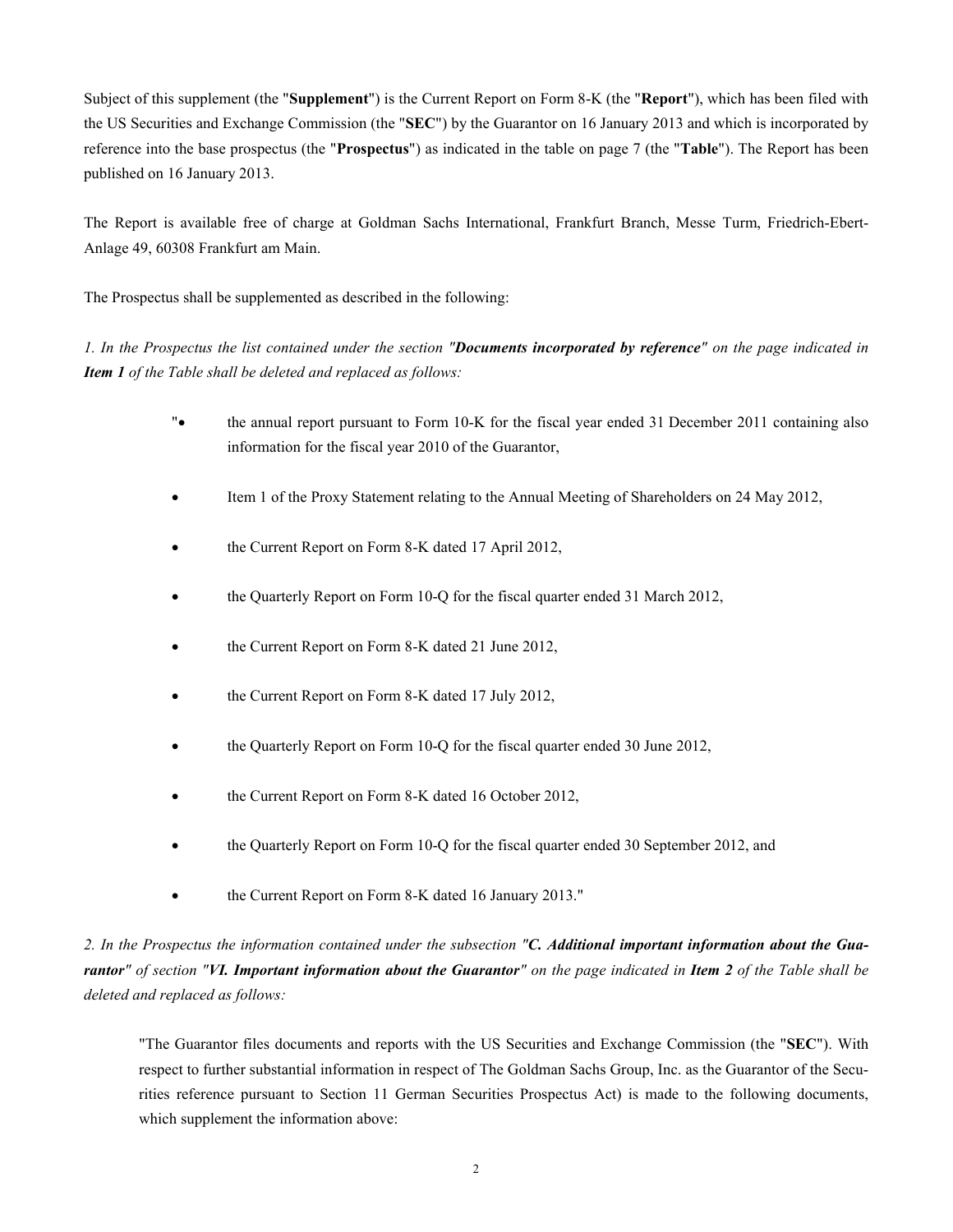- the Annual Report on Form 10-K for the fiscal year ended 31 December 2011 (the "**2011 Form 10- K**") containing also information for the fiscal year 2010 of the Guarantor,
- Item 1 of the Proxy Statement relating to the Annual Meeting of Shareholders on 24 May 2011 containing in particular information relating to the administrative, management and supervisory bodies as well as relating to board practices of the Guarantor (the "**2012 Proxy Statement**"),
- the Current Report on Form 8-K dated 17 April 2012 containing among others some quarterly financial information for the first quarter of the Guarantor as well as information on current development in business activities of the Guarantor (the "**17 April 2012 Form 8-K**"),
- the Quarterly Report on Form 10-Q for the fiscal quarter ended 31 March 2012 that has been filed with the SEC on 9 May 2012 and among others contains unaudited quarterly financial information of the Guarantor (the "**2012 First Quarter Form 10-Q**"),
- the Current Report on Form 8-K dated 21 June 2012 containing in particular information that as part of its review of ratings of a number of global financial institutions Moody's Investors Service (Moody's) downgraded the credit ratings of The Goldman Sachs Group, Inc. (the "**21 June 2012 Form 8-K**"),
- the Current Report on Form 8-K dated 17 July 2012 containing among others some quarterly financial information for the second quarter of the Guarantor as well as information on current development in business activities of the Guarantor (the "**17 July 2012 Form 8-K**"),
- the Quarterly Report on Form 10-Q for the fiscal quarter ended 30 June 2012 that has been filed with the SEC on 9 August 2012 and among others contains unaudited quarterly financial information of the Guarantor (the "**2012 Second Quarter Form 10-Q**"),
- the Current Report on Form 8-K dated 16 October 2012 containing among others some quarterly financial information for the third quarter of the Guarantor as well as information on current development in business activities of the Guarantor (the "**16 October 2012 Form 8-K**"),
- the Quarterly Report on Form 10-Q for the fiscal quarter ended 30 September 2012 that has been filed with the SEC on 8 November 2012 and among others contains unaudited quarterly financial information of the Guarantor (the "**2012 Third Quarter Form 10-Q**"), and
- the Current Report on Form 8-K dated 16 January 2013 containing among others some quarterly financial information for the fourth quarter of the Guarantor as well as information on current development in business activities of the Guarantor (the "**16 January 2013 Form 8-K**").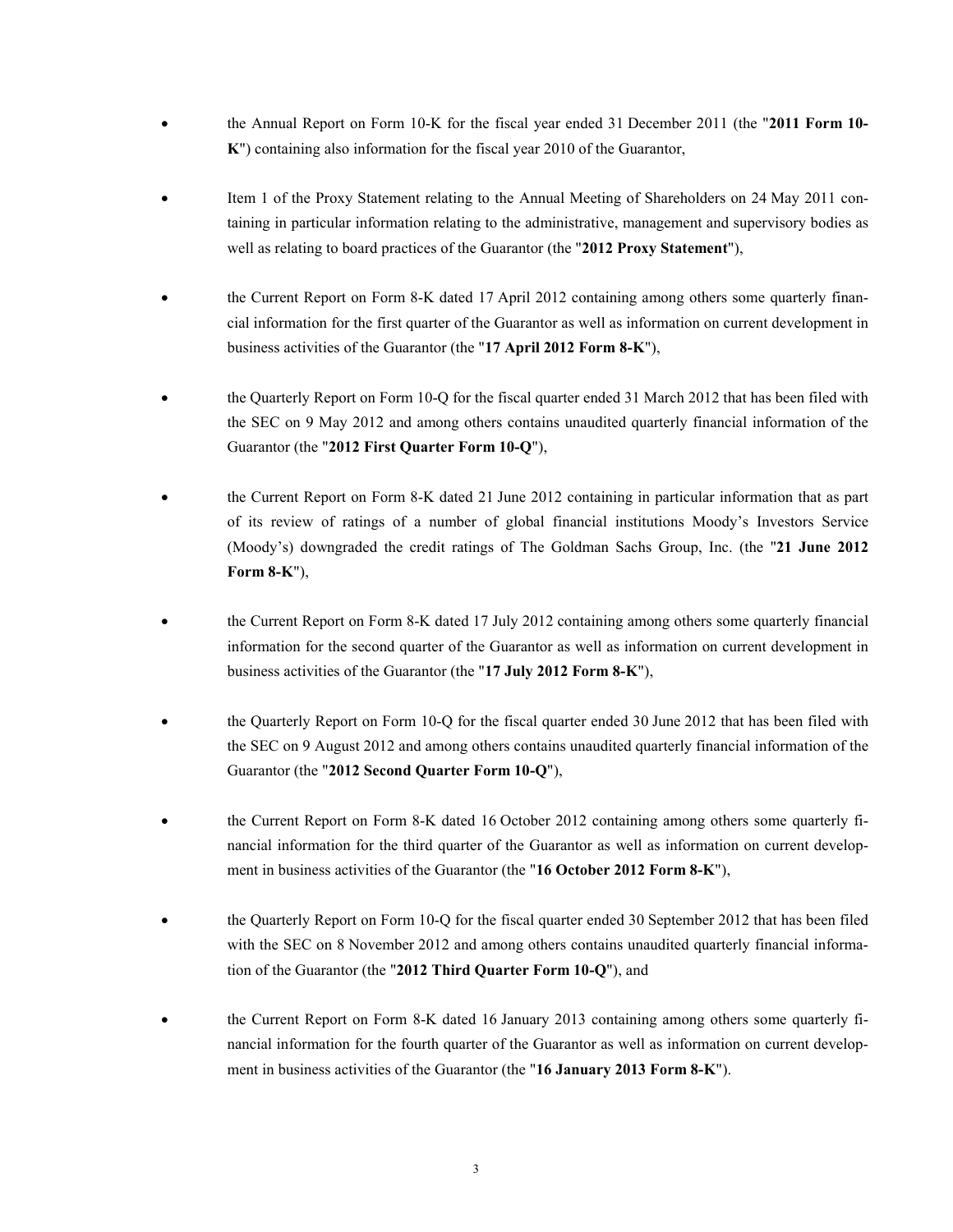The following table indicates where information regarding the Guarantor, which is required by the Commission Regulation (EC) Nr. 809/2004 (the "**Prospectus Regulation**"), can be found in the documents referred to above:

| Information required by the Prospectus Regula-                                                                          | <b>Document (Location)</b>                        |  |  |
|-------------------------------------------------------------------------------------------------------------------------|---------------------------------------------------|--|--|
| tion                                                                                                                    |                                                   |  |  |
| Selected financial information for the fiscal years<br>ended 31 December 2011, 31 December 2010 and 31<br>December 2009 | 2011 Form 10-K (p. 215)                           |  |  |
| Risk factors relating to the Guarantor                                                                                  | 2011 Form 10-K (pp. 21 - 34)                      |  |  |
|                                                                                                                         | 2012 First Quarter Form 10-Q (pp. 165 - 167)      |  |  |
| <b>Information about the Guarantor</b>                                                                                  |                                                   |  |  |
| History and development of the Guarantor                                                                                | 2011 Form 10-K (p. 1)                             |  |  |
| Investments                                                                                                             | 2011 Form 10-K (pp. 81 - 82)                      |  |  |
|                                                                                                                         | 2012 First Quarter Form 10-Q (pp. 140 - 141)      |  |  |
|                                                                                                                         | 2012 Second Quarter Form 10-Q (pp. 150 - 151)     |  |  |
|                                                                                                                         | 2012 Third Quarter Form 10-Q (pp. 153 - 154)      |  |  |
| <b>Business overview</b>                                                                                                |                                                   |  |  |
| Principal activities                                                                                                    | 2011 Form 10-K (pp. 1 - 6, 115)                   |  |  |
| Principal markets                                                                                                       | 2011 Form 10-K (pp. 1, 37, 43 - 44, 190-193)      |  |  |
| Organisational structure                                                                                                | 2011 Form 10-K (p. 26, Exhibit 21.1)              |  |  |
| <b>Trend</b> information                                                                                                | 2011 Form 10-K (pp. 40 - 44)                      |  |  |
|                                                                                                                         | 2012 First Quarter Form 10-Q (pp. 106 - 107)      |  |  |
|                                                                                                                         | 2012 Second Quarter Form 10-Q (pp. 113 - 116)     |  |  |
|                                                                                                                         | 2012 Third Quarter Form 10-Q (pp. $114 - 118$ )   |  |  |
| Administrative, management and supervisory bodies,                                                                      | 2012 Proxy Statement (pp. 1 - 3, 7 - 21, 55 - 57) |  |  |
| including conflicts of interest                                                                                         | 2011 Form 10-K (pp. 35 - 36)                      |  |  |
| Audit committee                                                                                                         | 2012 Proxy Statement (pp. 21 - 22, 48 - 49)       |  |  |
| Major shareholders                                                                                                      | 2012 Proxy Statement (p. 60)                      |  |  |
| <b>Financial information</b>                                                                                            |                                                   |  |  |
| Audited historical financial information for the fiscal                                                                 | 2011 Form 10-K (pp. 110 - 212)                    |  |  |
| years ended 31 December 2011, 31 December 2010                                                                          |                                                   |  |  |
| and 31 December 2009                                                                                                    |                                                   |  |  |
| Auditor's report                                                                                                        | 2011 Form 10-K (p. 109)                           |  |  |
| <b>Balance</b> sheet                                                                                                    | 2011 Form 10-K (p. 111)                           |  |  |
| Income statement                                                                                                        | 2011 Form 10-K (p.110)                            |  |  |
| Cash flow statement                                                                                                     | 2011 Form 10-K (p. 113)                           |  |  |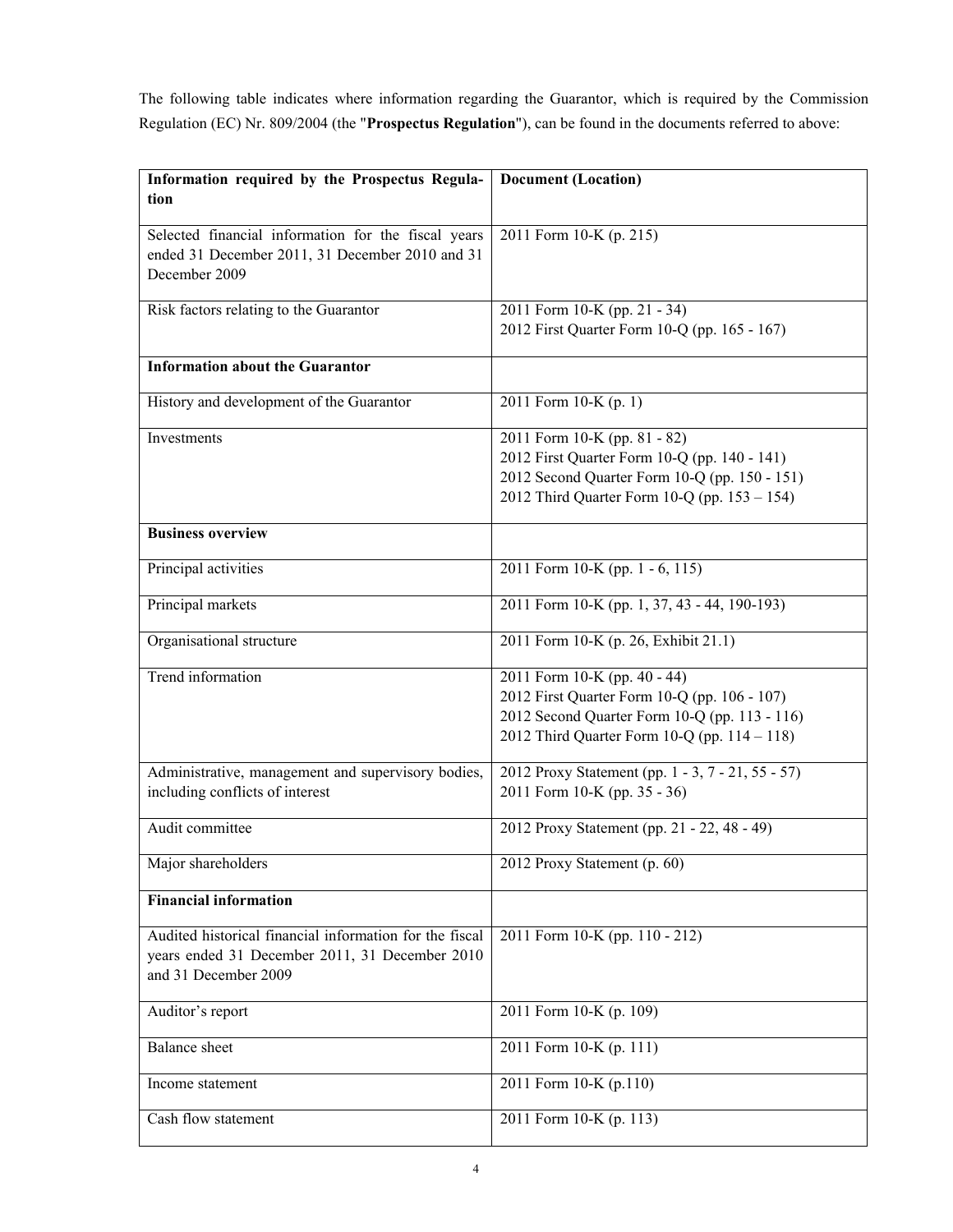| Accounting policies and explanatory notes         | 2011 Form 10-K (pp. 45 - 49, 115 - 212)                                                                                                                                                                                                                                                               |
|---------------------------------------------------|-------------------------------------------------------------------------------------------------------------------------------------------------------------------------------------------------------------------------------------------------------------------------------------------------------|
| Financial or trading position                     | 2011 Form 10-K (pp. 110 - 212)<br>17 April 2012 Form 8-K (pp. 2 - 4)<br>17 July 2012 Form 8-K (pp. 2 - 4)<br>16 October 2012 Form 8-K (pp. 2-4)<br>16 January 2013 Form 8-K (pp. 2-6)                                                                                                                 |
| Unaudited interim and other financial information | 17 April 2012 Form 8-K (pp. 7 - 11)<br>2012 First Quarter Form 10-Q (pp. 2 - 104)<br>17 July 2012 Form 8-K (pp. 7 - 11)<br>2012 Second Quarter Form 10-Q (pp. 2 - 112)<br>16 October 2012 Form 8-K (pp. 7-11)<br>2012 Third Quarter Form 10-Q (pp. $2 - 112$ )<br>16 January 2013 Form 8-K (pp. 8-14) |
| Legal and arbitration proceedings                 | 2011 Form 10-K (pp. 34, 195 - 207)<br>2012 First Quarter Form 10-Q (pp. 87 - 100, 169)<br>2012 Second Quarter Form 10-Q (pp. 93 - 106, 179)<br>2012 Third Quarter Form 10-Q (pp. 94 – 107, 183)                                                                                                       |
| <b>Additional information</b>                     |                                                                                                                                                                                                                                                                                                       |
| Share capital                                     | 2011 Form 10-K (pp. 111 - 112, 177-179)<br>2012 First Quarter Form 10-Q (pp. 4 - 5, 72 - 74)<br>2012 Second Quarter Form 10-Q (pp. 4 - 5, 77 - 79)<br>2012 Third Quarter Form 10-Q (pp. $4 - 5$ , 79 - 79)                                                                                            |
| Ratings                                           | 2011 Form 10-K (pp. 91 - 92)<br>2012 First Quarter Form 10-Q (pp. 151 - 152)<br>21 June 2012 Form 8-K (p. 2)<br>2012 Third Quarter Form 10-Q (pp. $164 - 165$ )                                                                                                                                       |

The documents specified above are produced in English. They have been filed with the SEC by the Guarantor and are available from the SEC website at http://www.sec.gov. In addition, they have been filed with the Commission de Surveillance du Secteur Financier (CSSF) in Luxemburg and are available from the website of the Luxembourg stock exchange at http://www.bourse.lu. In addition, the documents are available free of charge from Goldman Sachs International, Frankfurt Branch, MesseTurm, Friedrich-Ebert-Anlage 49, 60308 Frankfurt am Main.

The ratings have been issued by DBRS, Inc. ("**DBRS**"), Fitch, Inc. ("**Fitch**"), Moody's Investors Service ("**Moody's**") and Standard & Poor's Rating Services ("**S&P**"), each of which is established in the United States (together, the "**US Credit Rating Agencies**").

In general, certain European regulated entities are restricted from using a rating for regulatory purposes if such rating is not either (i) issued or validly endorsed by a credit rating agency established in the European Union (an "**EU Credit Rating Agency**") and registered with the European Securities and Markets authority ("ESMA") under Regulation (EU) No. 1060/2009 (as amended by Regulation (EU) No. 513/2011, the "**Credit Rating Agency Regulation**") or (ii) issued by a credit rating agency established outside the European Union which is certified under the Credit Rating Regulation.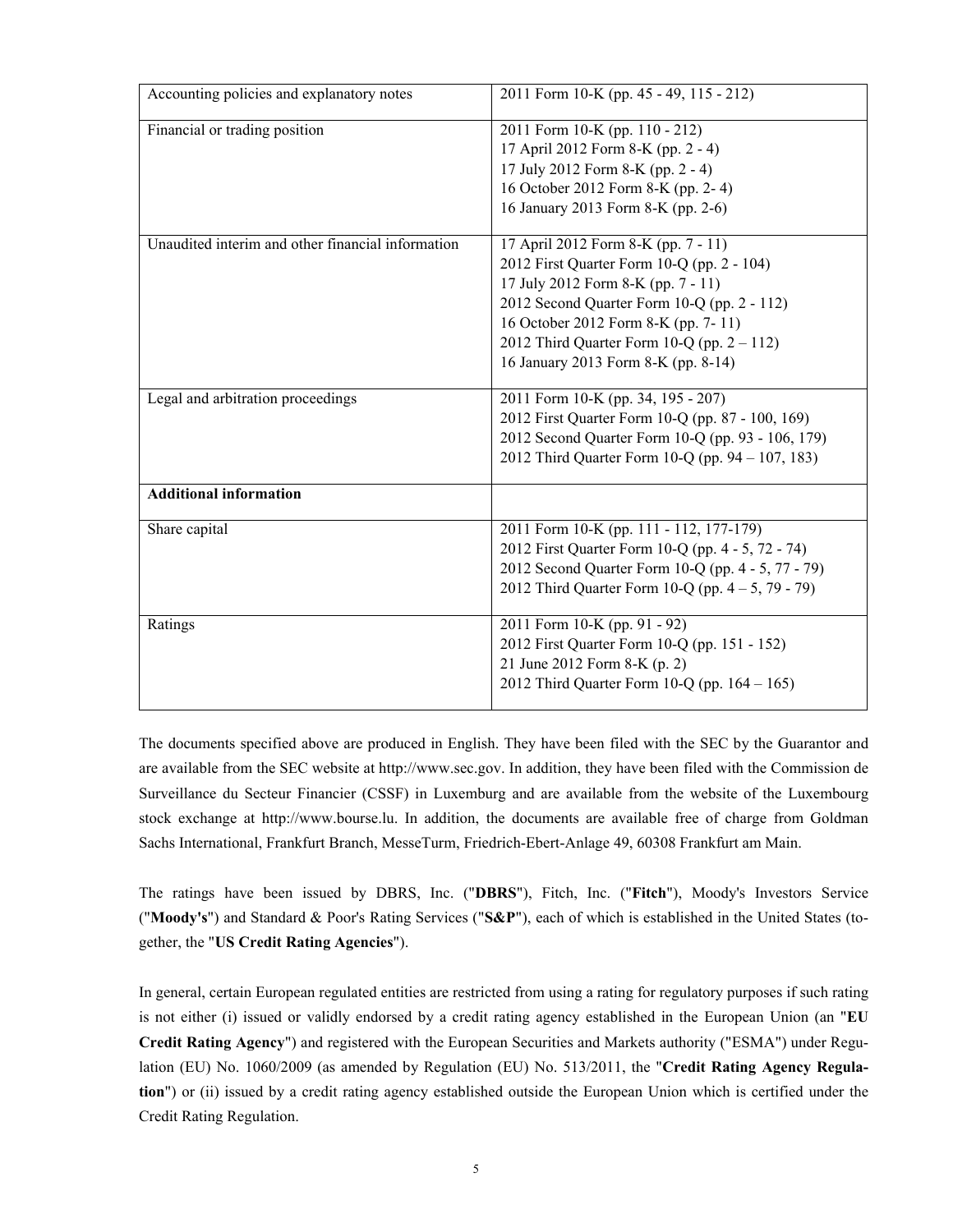The EU affiliates of DBRS, Fitch, Moody's and S&P are registered EU Credit Rating Agencies on the official list, available at [http://www.esma.europa.eu/popup2.php?id=7692.](http://www.esma.europa.eu/popup2.php?id=7692) The ESMA has approved the endorsement by such EU affiliates of ratings issued by the corresponding US Credit Rating Agencies. Accordingly, ratings issued by the US Credit Rating Agencies may be used for regulatory purposes in the EU.

In addition to the US Credit Rating Agencies mentioned, Rating and Investment Information, Inc. ("**R&I**") has issued a credit rating, which is contained on the page referred to in the table above. This information is incorporated for information purposes only. R&I is incorporated in a third country but has not applied for the registration under the Credit Rating Agency Regulation.

The Guarantor is organised under the laws of the State of Delaware with registration number 2923466.

The business purpose of the Guarantor (as stipulated in writing in the third clause of the revised and restated Certificate of Incorporation of the Guarantor) covers all lawful acts and activities of corporations according to the laws of the State of Delaware.

The Guarantor is in compliance in all material respects with the corporate governance standards of the New York Stock Exchange which are applicable to the Guarantor as a corporation organised in the USA and whose shares are listed on such exchange.

Throughout the validity of the Base Prospectus, among others the following corporate governance documents may be inspected on the website of the Guarantor (http://www2.goldmansachs.com/our-firm/investors/index.html) or at its offices:

- the Restated Certificate of Incorporation of the Guarantor dated 2 November 2009 or in its respective current version and
- the Amended and Restated By-laws of The Goldman Sachs Group, Inc. of the Guarantor dated 30 October 2009 or in its respective current version."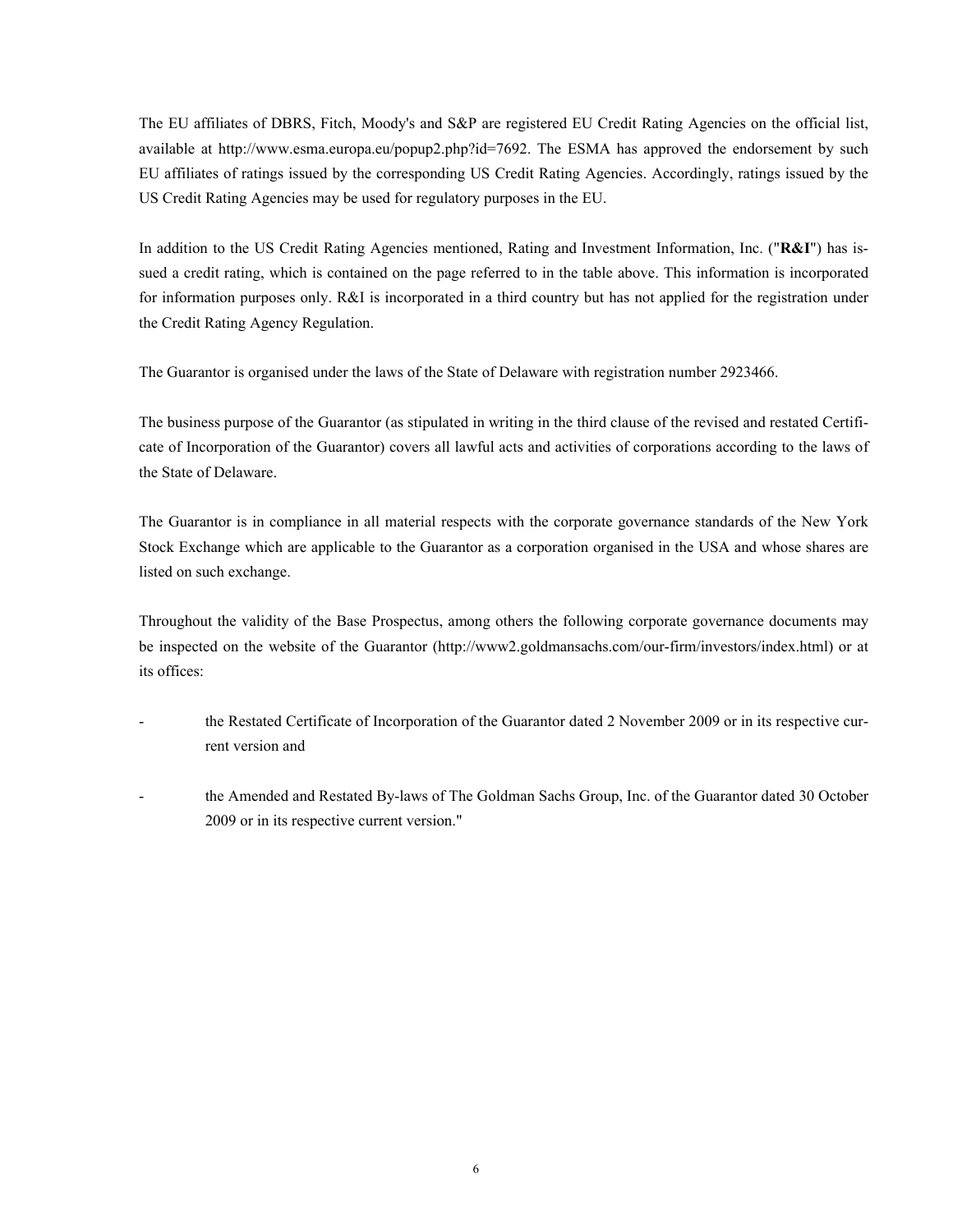| No. | <b>Name of the Base Prospectus</b>                                                                                                                                                                                                                                                                                                                                                                                                                              | <b>Issuer</b>                              | Supplement No. | Date of the Base Prospectus | Item 1     | Item 2     |
|-----|-----------------------------------------------------------------------------------------------------------------------------------------------------------------------------------------------------------------------------------------------------------------------------------------------------------------------------------------------------------------------------------------------------------------------------------------------------------------|--------------------------------------------|----------------|-----------------------------|------------|------------|
|     | Base Prospectus Warrants relating<br>to Indices / Shares or Securities<br>representing Shares / Currency Ex-<br>change Rates / Bonds / Commodi-<br>ties / Futures Contracts / Interest<br>Rates / Investment Fund Units /<br>Dividends or a Basket consisting of<br>Indices / Shares or Securities repre-<br>senting Shares / Currency Exchange<br>Rates / Bonds / Commodities / Fu-<br>tures Contracts / Interest Rates /<br>Investment Fund Units / Dividends | Goldman, Sachs<br>& Co. Wertpapier<br>GmbH | $\mathfrak{b}$ | 22 June 2012                | Page G-237 | Page G-223 |